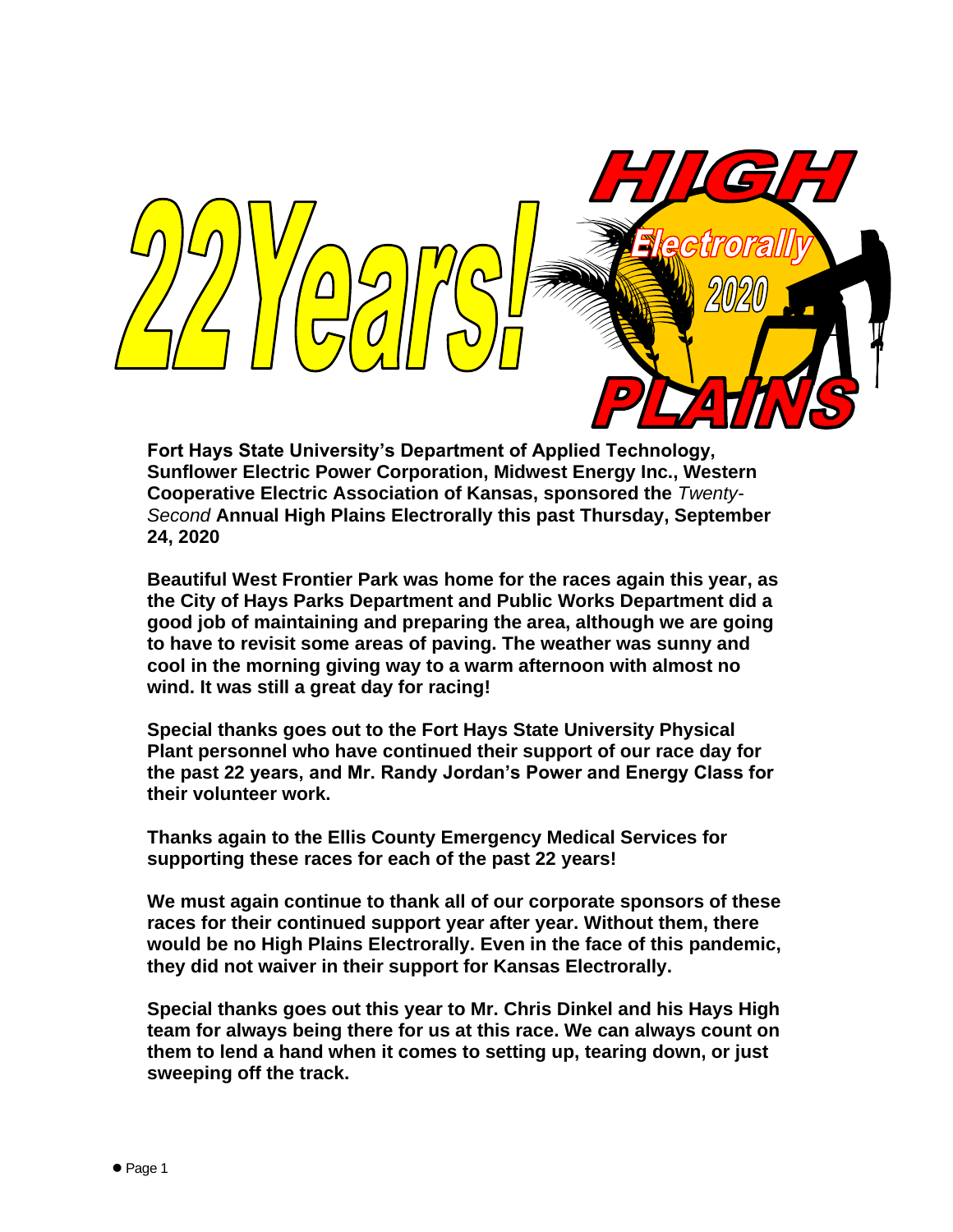## **Order of Finish for Heat One and Two**

6

 $\mathbf{A}$ 

| Place | <b>School Name</b>                       | Car No.     | Laps<br>Completed |
|-------|------------------------------------------|-------------|-------------------|
|       | <b>Heat One</b>                          |             |                   |
|       | <b>Scott Community High School</b>       | 123X        | 66                |
|       | <b>Scott Community High School</b>       | 23          | 63                |
|       | <b>Scott Community High School</b>       | <b>95X</b>  | 49                |
|       | <b>Hoisington High School</b>            | 431         | 41                |
|       | <b>Hays High School</b>                  | 320         | 37                |
|       | <b>Dighton High School</b>               | 27x         | 34                |
|       | <b>Hays High School</b>                  | 20          | 16                |
|       | <b>Hoisington High School</b>            | 911         | 9                 |
|       | <b>Heat Two</b>                          |             |                   |
|       | <b>Scott Community High School</b>       | 44          | 60                |
|       | <b>Scott Community High School</b>       | 441         | 54                |
|       | <b>Wheatland H.S. Thunderhawk Racing</b> | <b>284X</b> | 45                |
|       | <b>Hoisington High School</b>            | 911         | 51P               |
|       | <b>Hays High School</b>                  | 220         | 50 P              |
|       | <b>Dighton High School</b>               | 27x         | 46 P              |
|       | <b>Hays High School</b>                  | 320         | 40 P              |
|       | <b>Hays High School</b>                  | 220         | 34 P              |
|       | <b>Hoisington High School</b>            | 431         | 28 P              |
|       | <b>Hays High School</b>                  | 20          | 16                |